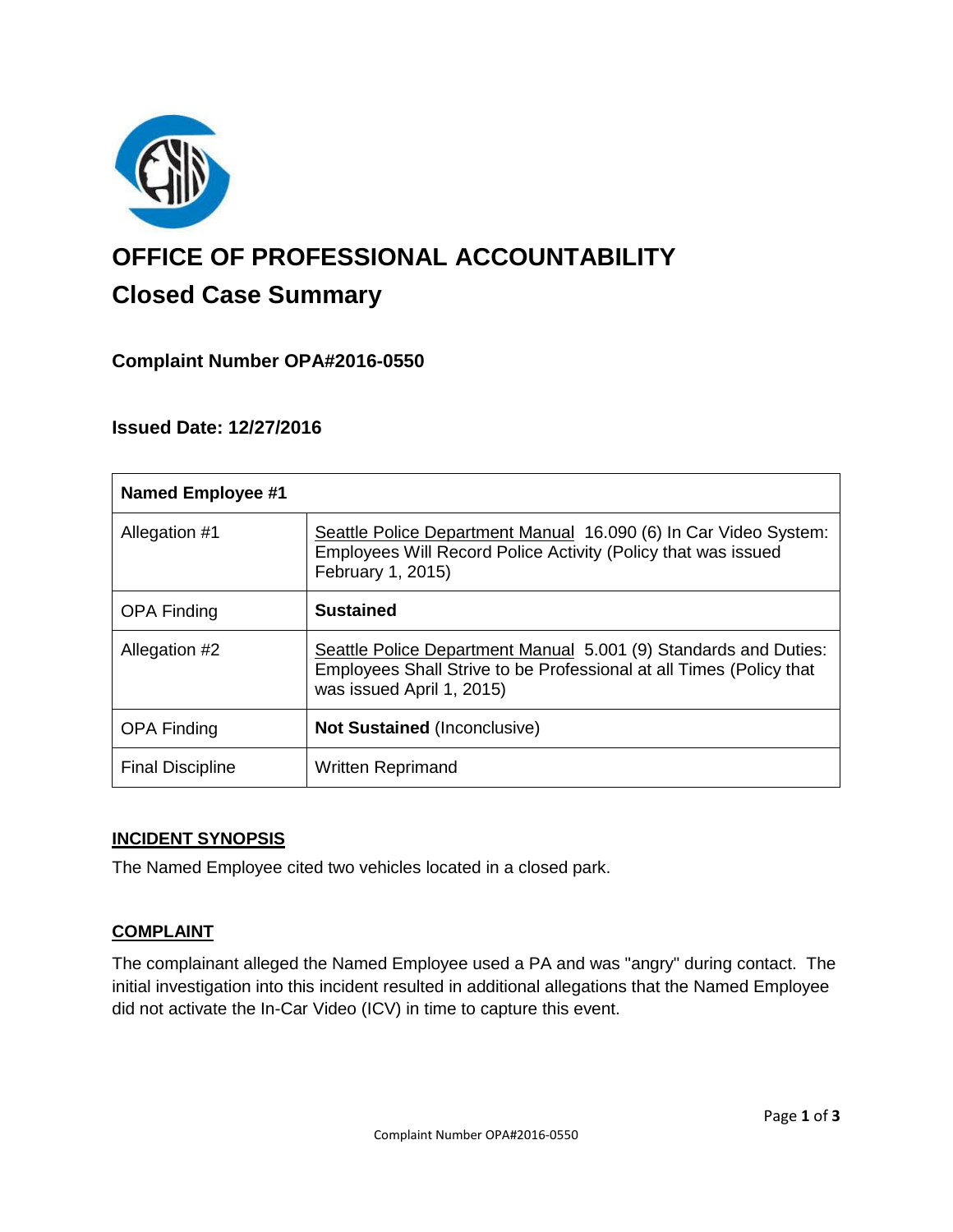## **INVESTIGATION**

The OPA investigation included the following actions:

- 1. Review of the complaint
- 2. Review of In-Car Video (ICV)
- 3. Search for and review of all relevant records and other evidence
- 4. Interview of SPD employee

## **ANALYSIS AND CONCLUSION**

The complainant alleged that the Named Employee addressed her and her friend (the subjects) over the PA systems while shining a bright light in their eyes. She also alleged that the Named Employee was angry and unprofessional in the way that he handled the situation. During the investigation OPA could not find any ICV recordings of the incident. The Named Employee went to a park at closing time. He frequently went to the park to ensure that it was closed and everyone cleared the park. There had been numerous problems in the park and complaints from the community regarding the activity at night. There were two cars parked in the lot in violation of the Seattle Municipal Code. The Named Employee used his PA system as he did every night to announce that the park was closed. After waiting a couple of minutes the Named Employee began writing a ticket to one of the vehicles. The subjects walked up to him as he was writing the tickets. He asked one of the subjects to wait while he wrote her vehicle a citation because he did not want to cite one car but not the other. The Named Employee said that his interactions with the subjects was unremarkable and he did not know there was a problem until he received his OPA complaint. The Named Employee denied being angry or unprofessional with the subjects. The Named Employee stated that he thought his ICV was activated, in fact he moved the camera to capture the vehicles parked in the lot illegally. On both of his citations he wrote "violation recorded on ICV." It was not until he received this complaint that he found out that it was not recording. The Named Employee did not have ICV recording while he was engaged in police activity in violation of the SPD Manual section on ICVs.